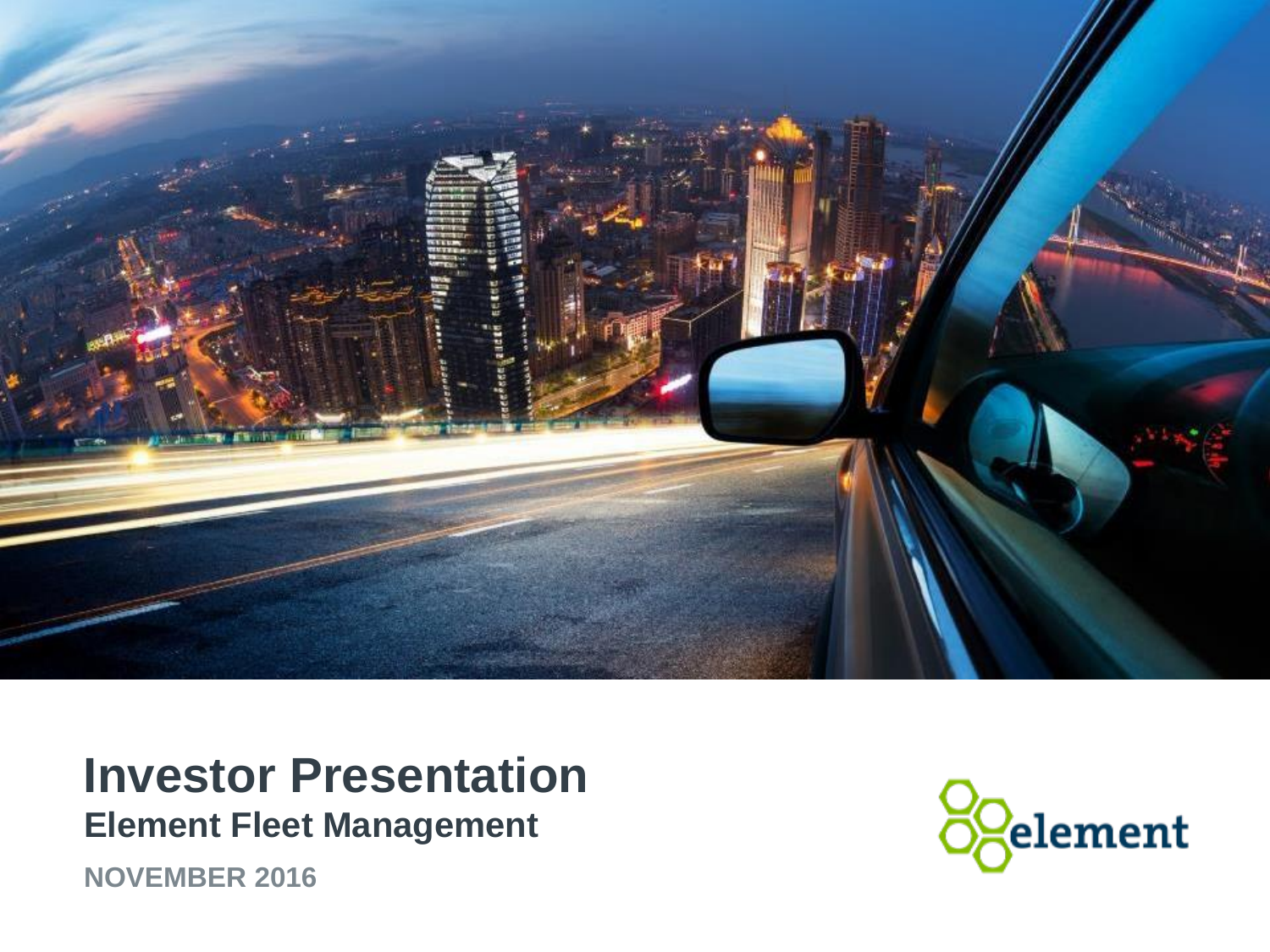Certain information in this presentation is forward-looking and related to anticipated financial performance, events and strategies. When used in this context, words such as "will", "anticipate", "believe", "plan", "intend", "target" and "expect" or similar words suggest future outcomes. Forward-looking statements relate to, among other things, the objectives, vision and strategies of Element Fleet Management Corp. ("Element"); the future financial reporting of Element; future cash flows, financial condition, operating performance, financial ratios, projected asset base and capital expenditures; Element's anticipated dividend policy and plans for return of capital; Element's ability to deliver benefits from consolidation; anticipated cash needs, capital requirements and need for and cost of additional financing; future assets; demand for services; Element's competitive position; and anticipated trends and challenges in Element's business and the markets in which it operates; those related to the integration and financial impact of the acquisition of various fleet management businesses; the implementation of Xcelerate and other systems integrations; and Element's R&D investment plans and product offerings.

The forward-looking information and statements contained in this presentation reflect several material factors, expectations and assumptions of Element including, without limitation: that Element will conduct its operations in a manner consistent with its expectations and, where applicable, consistent with past practice; the general continuance of current or, where applicable, assumed industry conditions; the continuance of existing (and in certain circumstances, the implementation of proposed) tax and regulatory regimes; certain cost assumptions; the continued availability of adequate debt and/or equity financing and cash flow to fund its capital and operating requirements as needed; and the extent of its liabilities. Element believes the material factors, expectations and assumptions reflected in the forward-looking information and statements are reasonable but no assurance can be given that these factors, expectations and assumptions will prove to be correct.

By their nature, such forward-looking information and statements are subject to significant risks and uncertainties, which could cause the actual results and experience to be materially different than the anticipated results. Such risks and uncertainties include, but are not limited to, operating performance, regulatory and government decisions, competitive pressures and the ability to retain major customers, rapid technological changes, availability and cost of financing, availability of labour and management resources, the performance of partners, contractors and suppliers, and the execution of integration initiatives. Readers are cautioned not to place undue reliance on forward-looking statements as actual results could differ materially from the plans, expectations, estimates or intentions expressed in the forward-looking statements. Except as required by law, Element disclaims any intention and assumes no obligation to update any forward-looking statement, whether as a result of new information, future events or otherwise.

Throughout this presentation, management uses a number of terms and ratios which do not have a standardized meaning under IFRS and are unlikely to be comparable to similar measures presented by other organizations. A full description of these measures can be found in Element's Management Discussion & Analysis that accompanies the financial statements for the quarter ended September 30, 2016, which have been filed on SEDAR (www.sedar.com). Element believes that certain Non-IFRS Measures can be useful to investors because they provide a means by which investors can evaluate Element's underlying key drivers and operating performance of the business, exclusive of certain adjustments and activities that investors may consider to be unrelated to the underlying economic performance of the business of a given period.

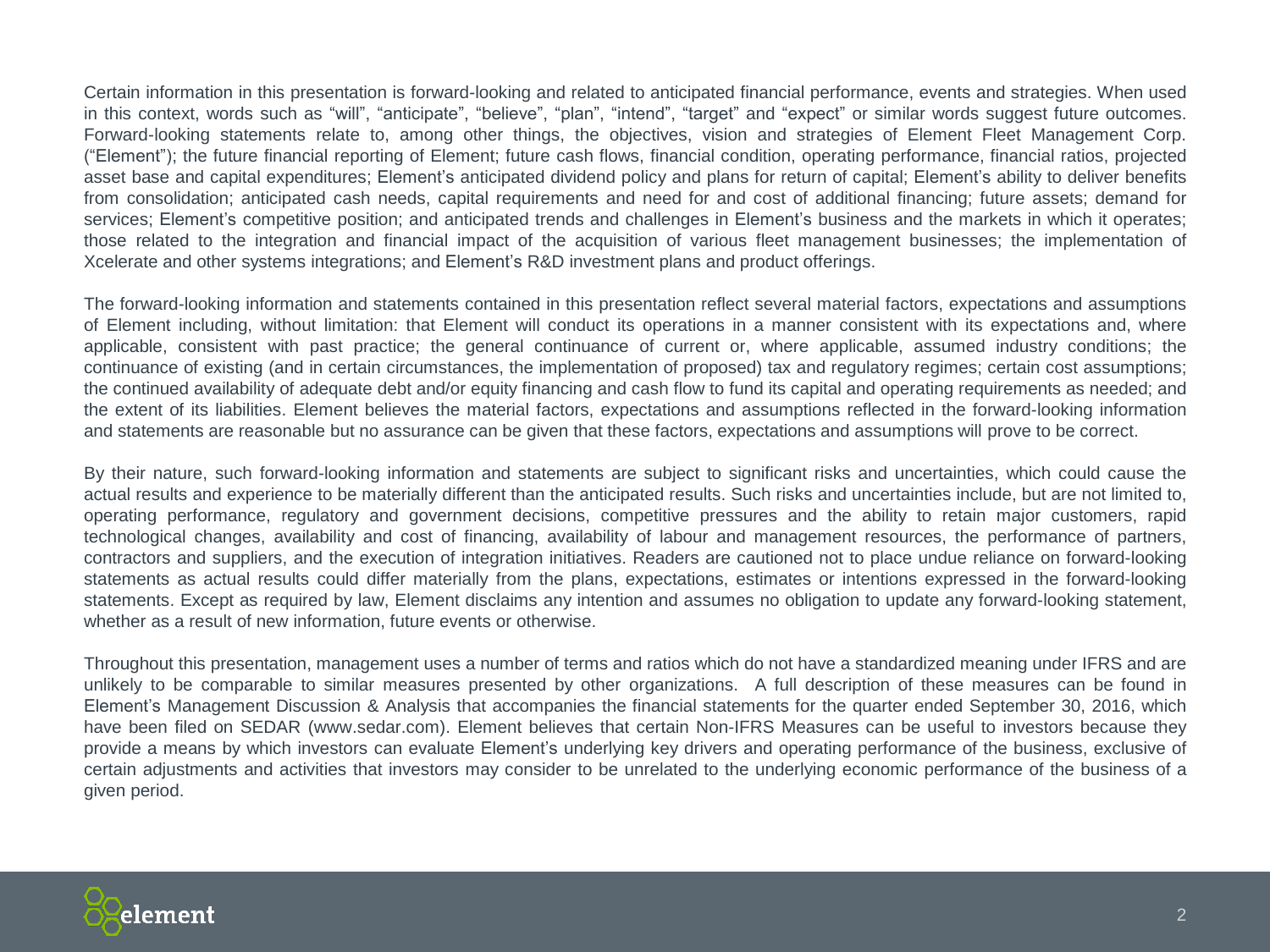## **Element is the global fleet leader revolutionizing the fleet management industry to make our customers' fleets, and their drivers, safer, smarter and more productive**

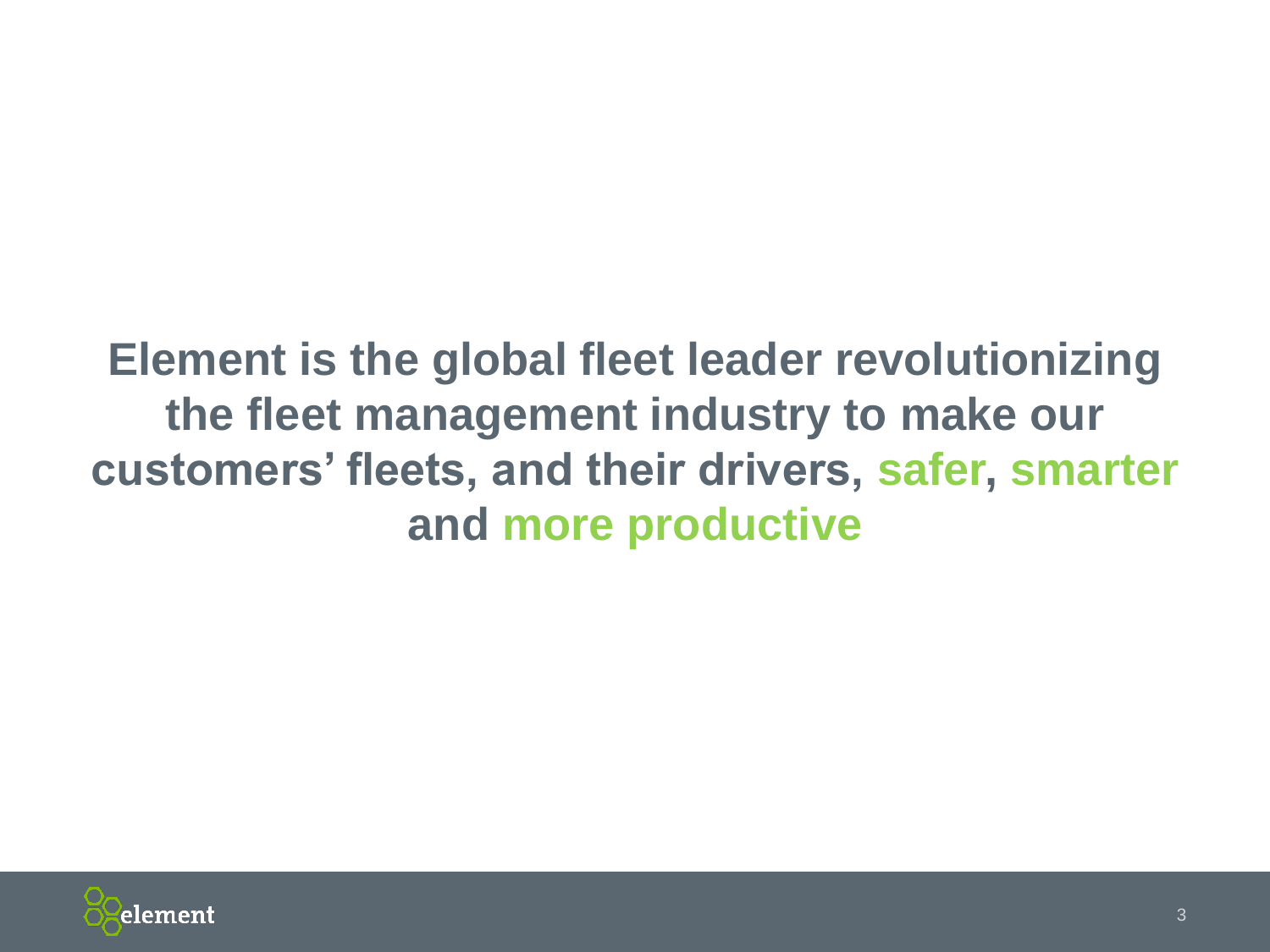# **Why Element Fleet**

- Fleet management services is a multi billion dollar industry that is in the early stages of technology innovation
- Element is the largest fleet management company in North America and largest publicly traded fleet management company in the world – operates in 48 countries
- Element Fleet has a highly experienced leadership and operations teams
- Element Fleet has deep and long-term customer relationships that provide annuity-like revenue streams – embedded value
- Investment-grade credit ratings reflect the high quality of Element Fleet's assets (A-, BBB+)
- Stable ABS funding programs have been proven through business cycles (since 2003, have raised \$11 billion in term funding)
- Prudent balance sheet leverage combined with amount of and growth in Service and Fee Revenue drive 22%+ ROTE
- Free cash flow is sufficient to fund future growth and return of capital to shareholders
- Attractive valuation relative to industry peers
- Valuation catalyst as Element Fleet is recognized as a technology driven business services company

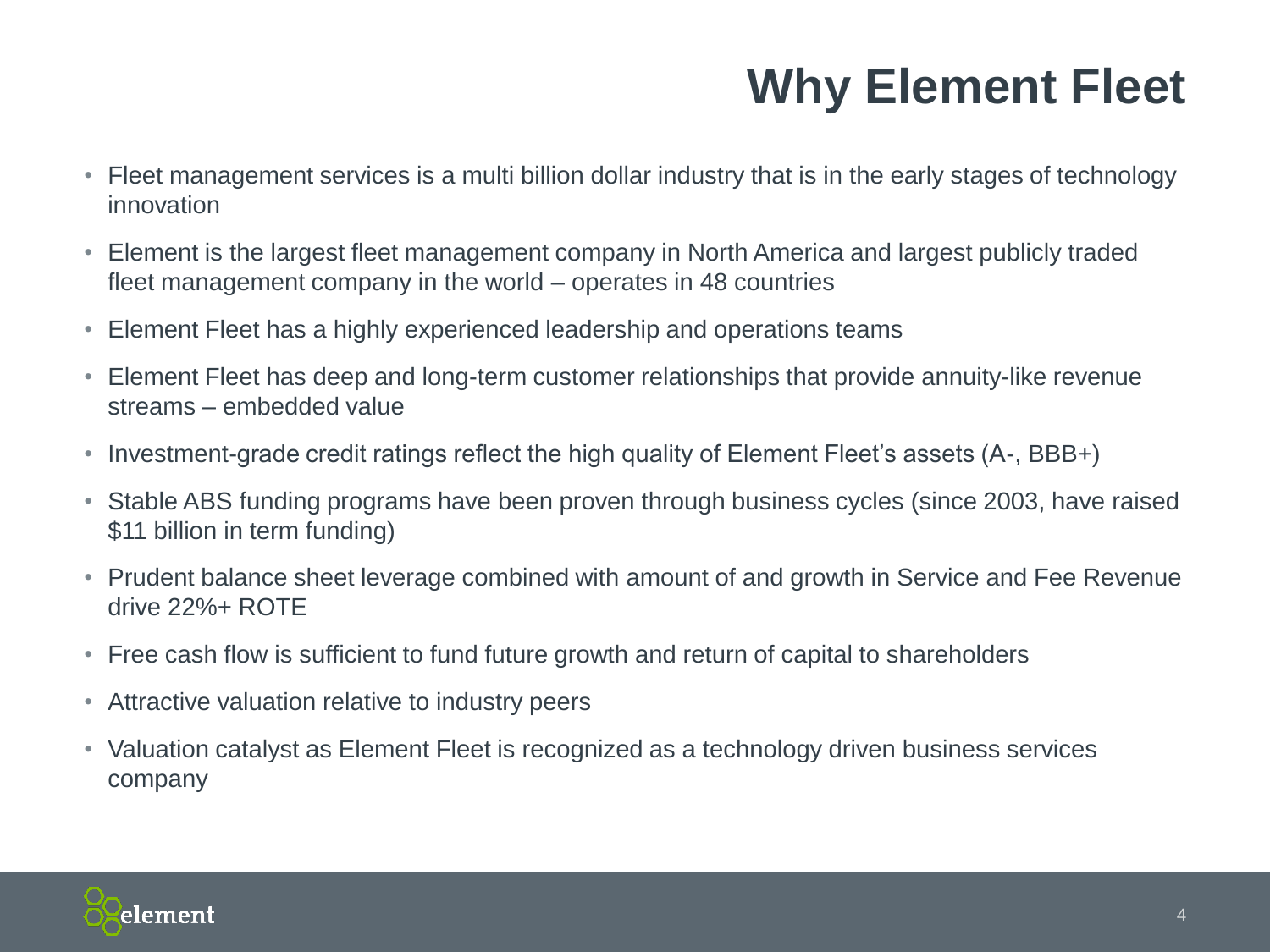### **Category Leader**

- Industry leader in fleet financing and innovation of value-added services
- #1 fleet management company in North America
- Scalable platform providing innovative, end-to-end services and leading technology
- 3,855 fleets and 1.3 million units under management in North America
- Access to multi-national corporations through global partners across 45 countries

#### **Seasoned Experts**

- Strong North American management team with an average of 15 years of Element Fleet Management experience and 17 years in the industry
- Average employee tenure of 10+ years
- 10 offices across North America, plus field-based sales and support teams

### **Quality Client Base**

- Diversified, high-quality, long-tenured base of commercial customers
- Target fleets: > 100 units
- High levels of renewal and satisfaction yield long-term relationships

#### **Solid Track Record**

- Profitable business with high margin services contribution of ~50% Lease: 50% Services, with recurring revenue streams from both clients and suppliers
- Track record of double-digit ROE with negligible credit losses, favorable tax dynamics, and highly efficient funding sources
- Growth through cross-selling opportunities and client additions

High levels of satisfaction yield long-term customer relationships

> 20-30 years 288 clients

30-40 years 74 clients

40-50 years 22 clients

50+ years 150 clients

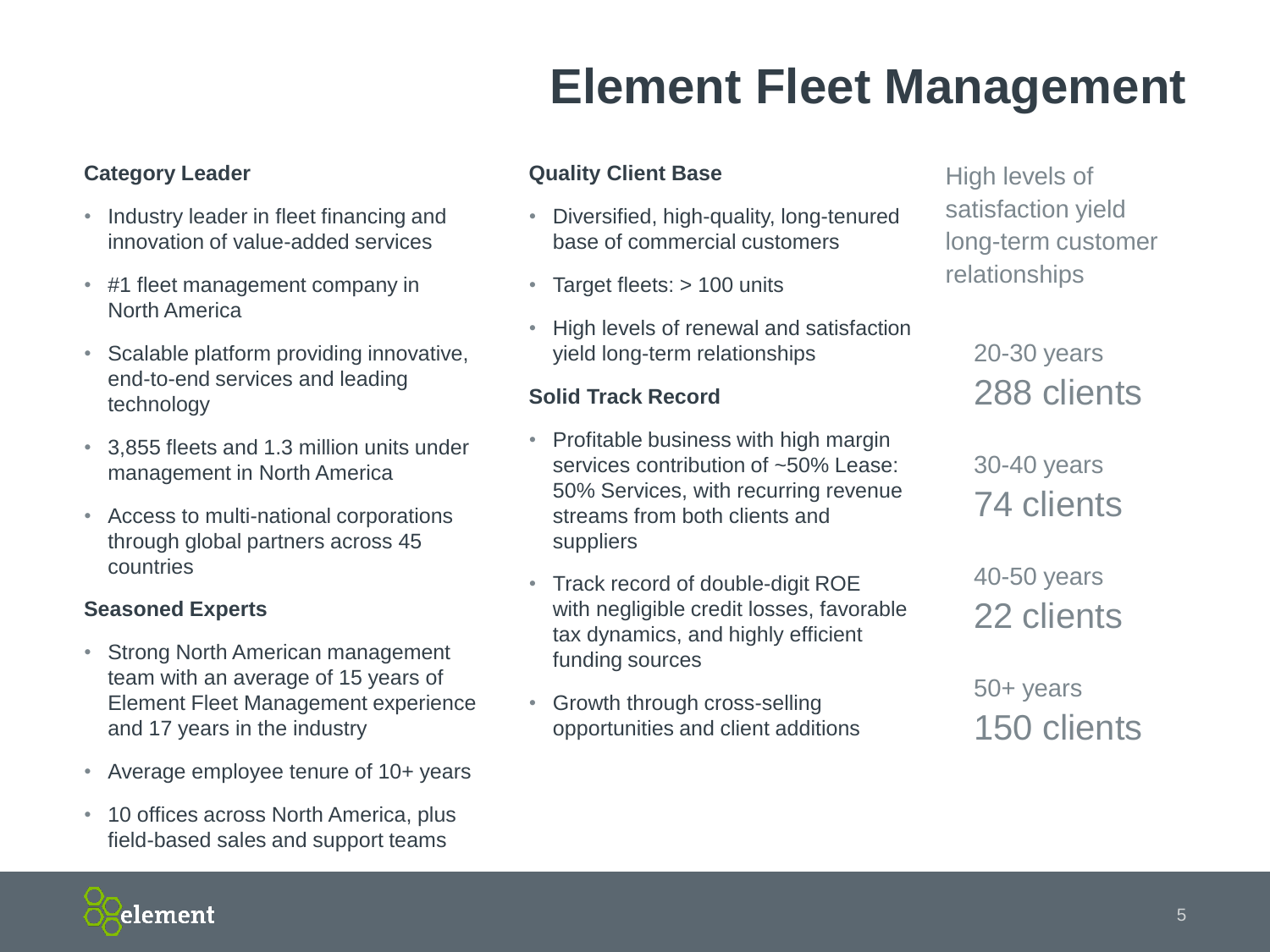

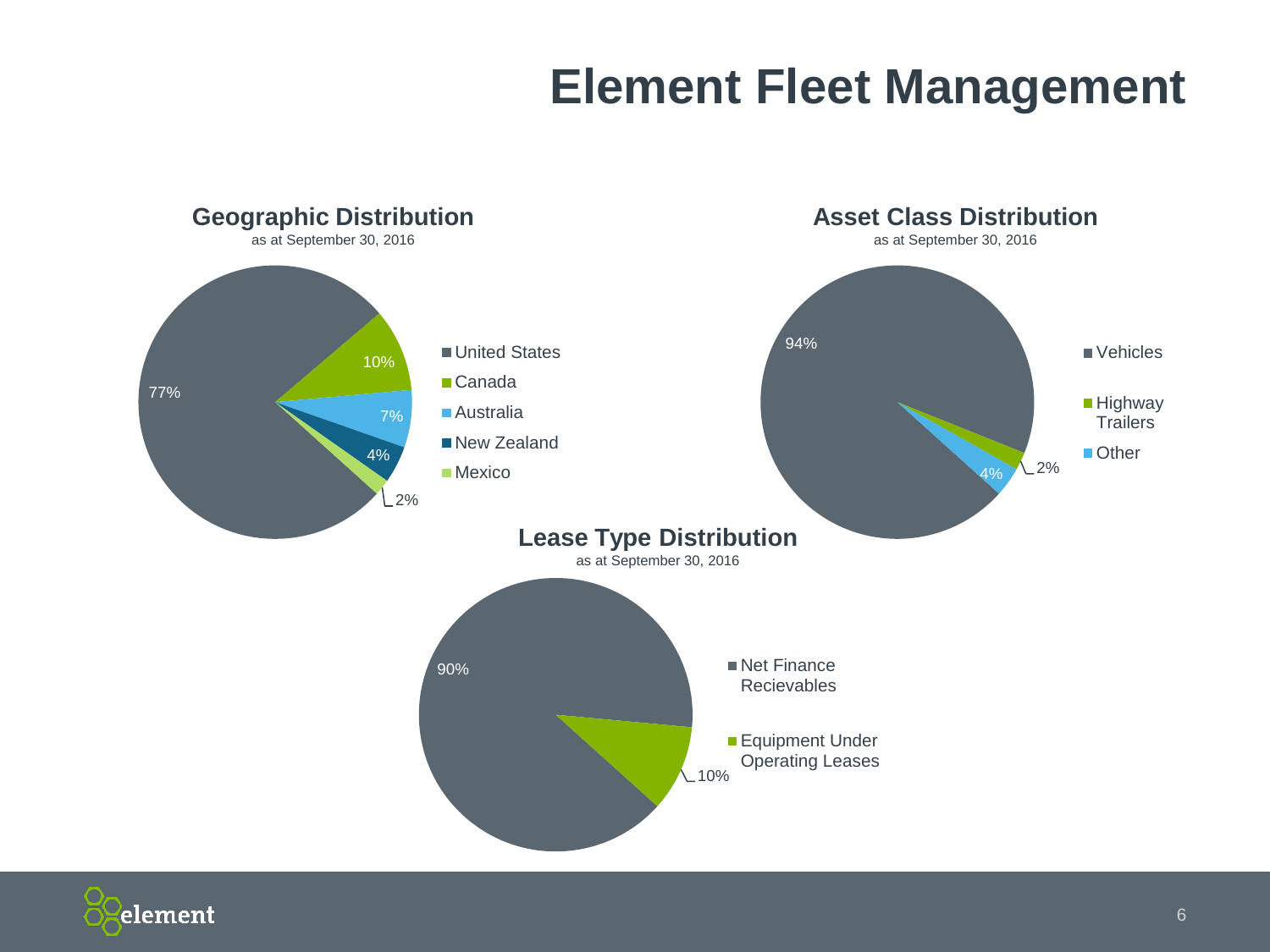## **Fleet Customer Value Drivers**



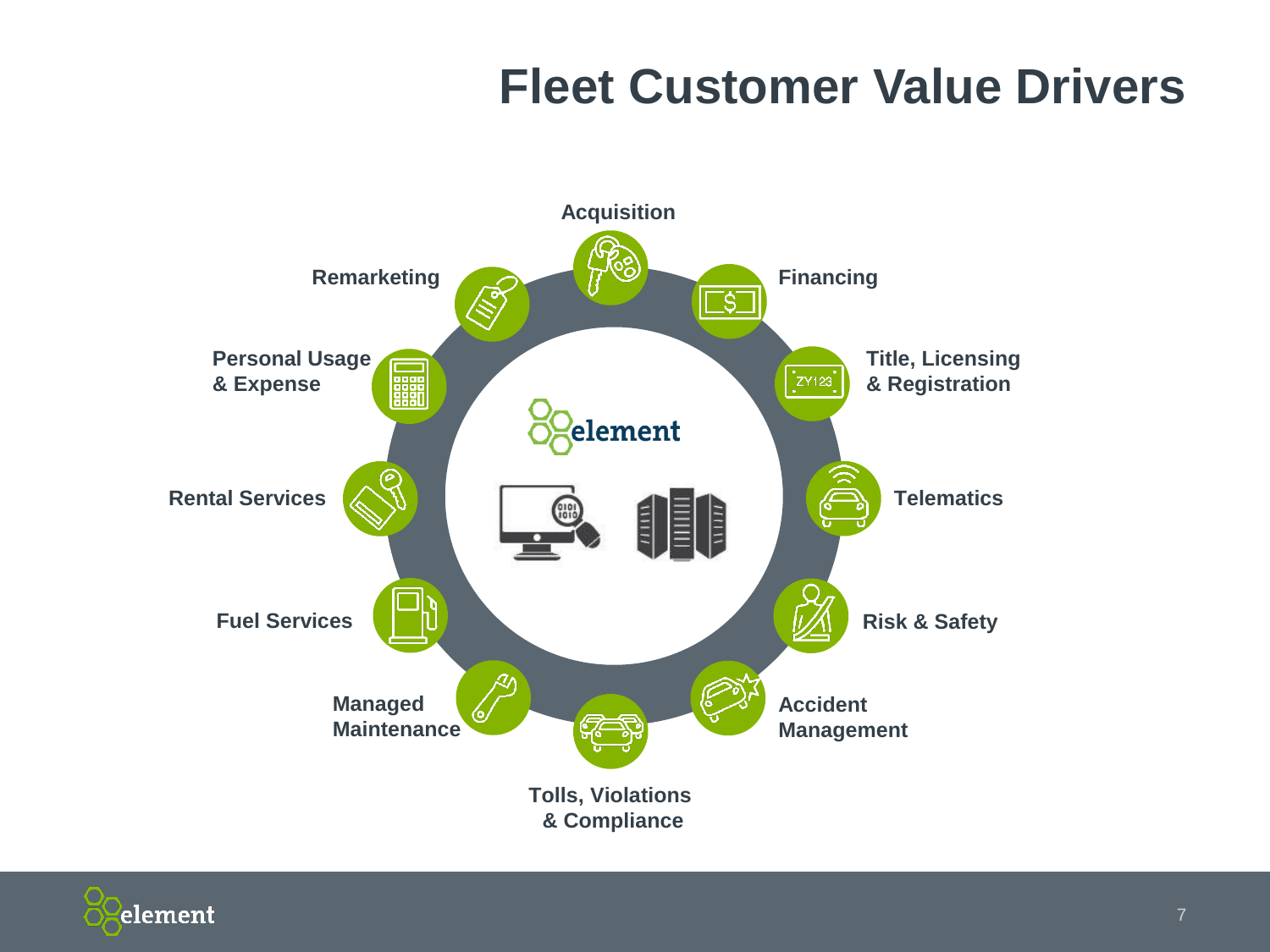# **Value to Customers Over Asset Lifetime**

Our strategy is to drive growth by delivering end-to end solutions that maximize the productivity of their employees and assets at the lowest possible cost

### **Improve productivity**

- Maintenance and accident repairs
- Rental cars
- Safety training and collision prevention
- **Telematics**
- Mobile apps for drivers and clients

### **Minimize vehicle costs**

- Specification and purchase
- Financing
- Fuel, Maintenance and repair
- Regulatory compliance
- **Remarketing**

#### Fee revenue is earned for ancillary services through both recurring monthly charges and transactional activity

- Fleet vehicles are critical expenditures for clients that support sales reps, service technicians and other field-based service functions
- Our clients have significant fleet needs beyond base lease product that are more efficiently and effectively managed by Element, including: fuel, maintenance, accidents and temporary rental car needs, titling, tax, licensing and driver support activities

### **Typical Composition of Fleet Expenses**



Source: Consolidated Fleet management portfolio at December 31, 2014

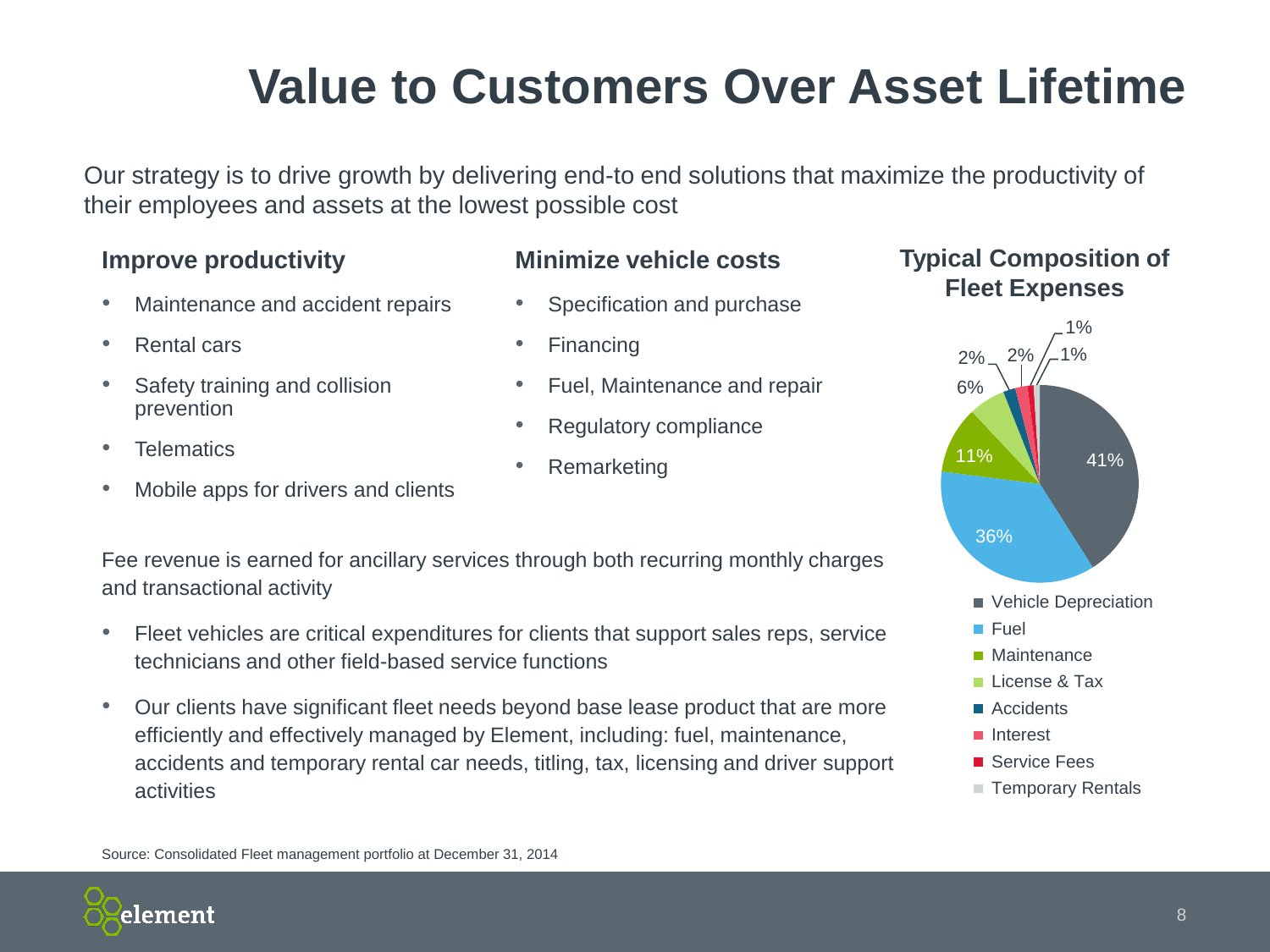# **The Element-Arval Alliance**

### Delivering Global Capabilities across 48+ countries



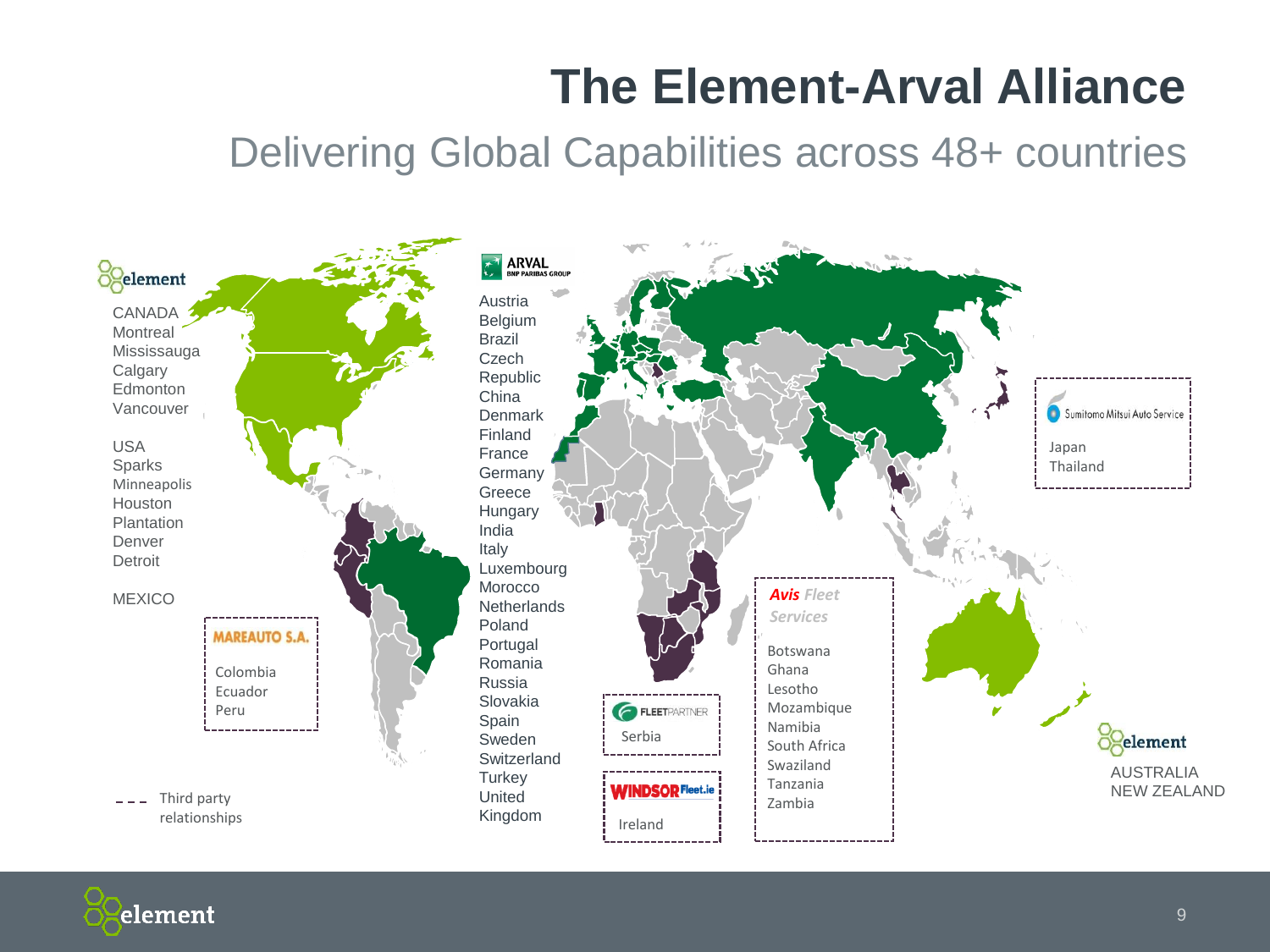## **Strategy**

- Focus on fleet management services for current and future customers
- Use size, scale and expertise to lead the transformation of the industry through the integration and management of data

| <b>Strategic Focus</b>                     | <b>Timeframe</b> | <b>Impact</b>                               | <b>Status</b>                              |
|--------------------------------------------|------------------|---------------------------------------------|--------------------------------------------|
| Achieve size and scale                     | Q4/16            | Sustainable<br>competitive<br>advantage     | Completed                                  |
| Deliver integration benefits and synergies | Q4/16 to Q1/17   | US\$100 million cost<br>savings in 2016     | Ahead of Plan                              |
| Invest in technology and mobile offerings  | Q4/16            | US\$70 million<br>invested                  | Ahead of Plan<br><b>Xcelerate launched</b> |
| Add to the suite of value added services   | Ongoing          | <b>Increases Service</b><br>and Fee Income  | On Plan                                    |
| Penetrate insourced fleets                 | Ongoing          | Provides growth                             | Ongoing                                    |
| Act on accretive M&A opportunities         | Ongoing          | <b>Increases Service</b><br>and Fee Revenue | Ongoing                                    |

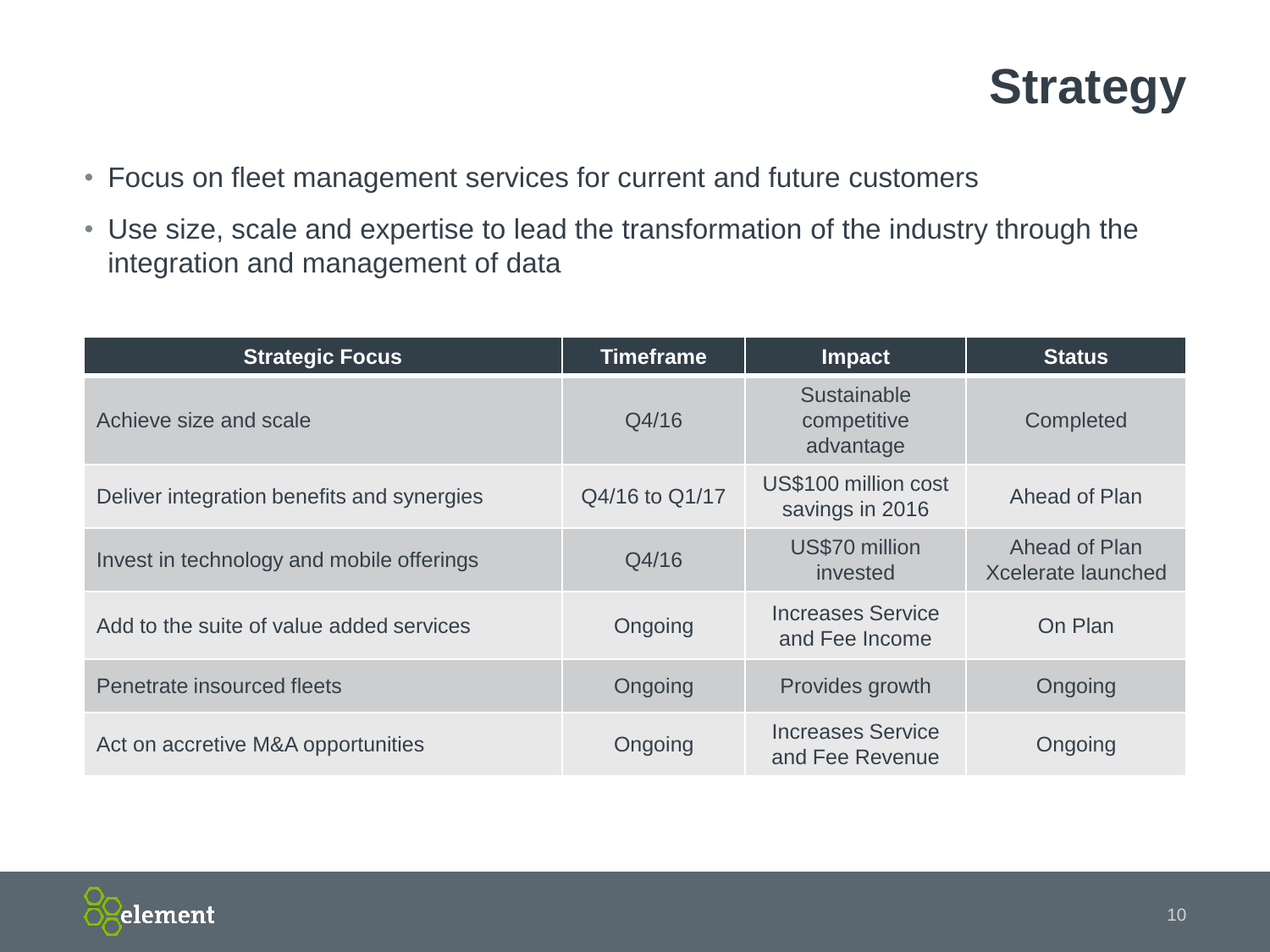# **Year-to-Date Performance**

## **Transformation**

- Completed split to separate fleet management company
- More than doubled in size NEA's +120%
- Increased Service and Fee Revenue by 163% to \$388.5 million from \$147.6 million
- Improved returns
- New bank lines, improved ABS
- Ratings increased (BBB+/A-)
- Retained and re-energized customers
- Added services depth with new system and mobile offerings

| <b>Yields to Average Earning Assets</b>    | <b>YTD</b><br>2015 | <b>YTD</b><br>2016 |  |
|--------------------------------------------|--------------------|--------------------|--|
| <b>Average Earning Assets (\$billions)</b> |                    |                    |  |
|                                            | \$6.4              | \$14.1             |  |
| Interest Income and Rental Revenue, net    |                    |                    |  |
|                                            | 5.35%              | 5.50%              |  |
| <b>Fees and Other Revenues</b>             |                    |                    |  |
|                                            | 3.08%              | 3.67%              |  |
| Provision for (Recovery of) Credit Losses  |                    |                    |  |
|                                            | $(0.02)\%$         | (0.04)%            |  |
| <b>Net Financial Income</b>                |                    |                    |  |
|                                            | 6.51%              | 6.78%              |  |
| <b>Adjusted Operating Expenses</b>         |                    |                    |  |
|                                            | 3.06%              | 2.95%              |  |
| <b>Adjusted Operating Income</b>           |                    |                    |  |
|                                            | 3.45%              | 3.83%              |  |

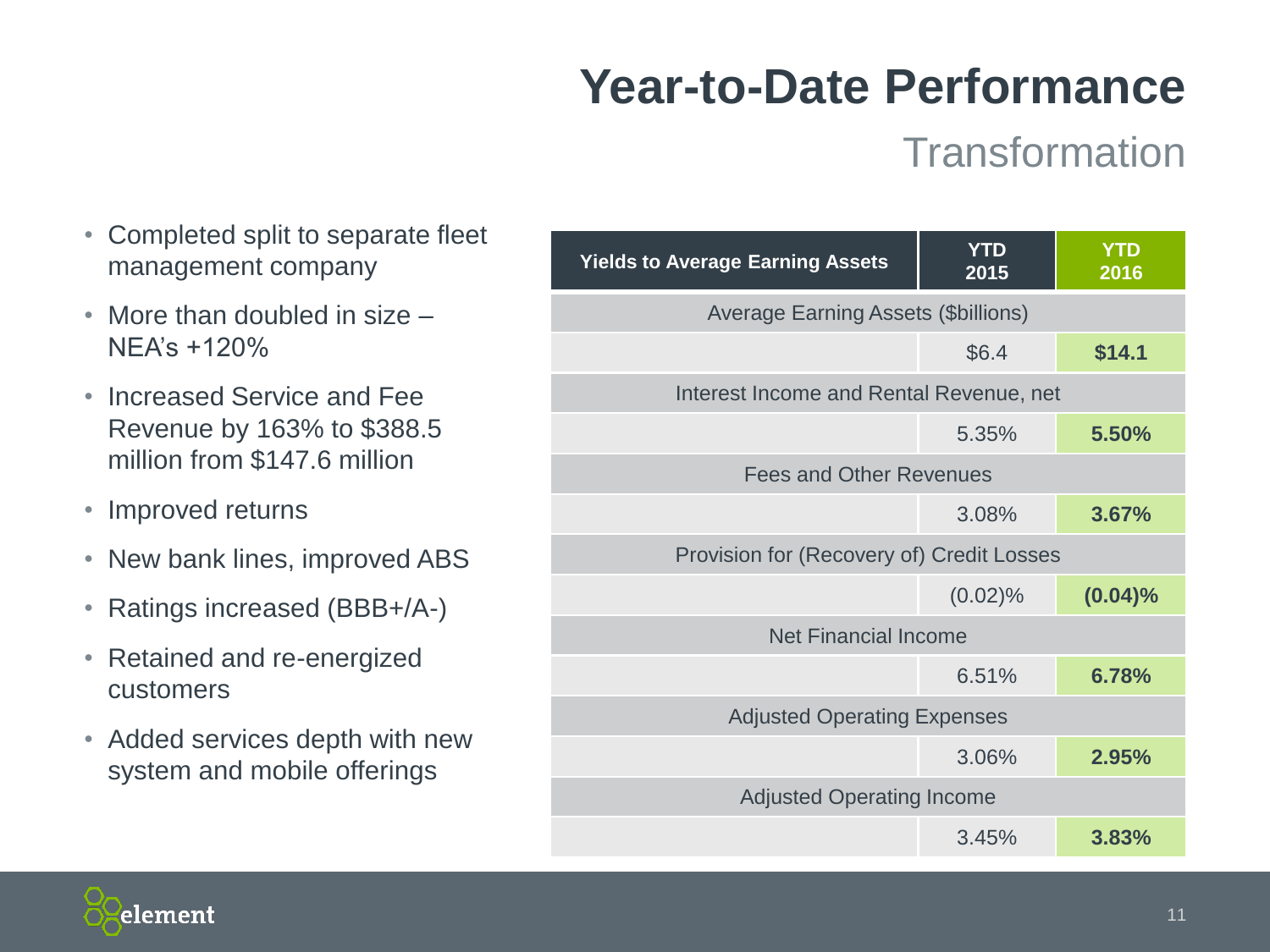## Review of Outlook for 2016

- Current outlook for 2016 reflects:
	- ‒ Actual balance sheet, leverage and capital structure (post split)
	- ‒ Wider ABS spreads incurred
	- ‒ Unutilized capacity in ABS structures
	- ‒ No acceptable M&A opportunities that met criteria YTD
	- $-$  YTD EPS<sup>(1)</sup> of \$0.76 and Q3 EPS<sup>(1)</sup> of \$0.25
- 2016 EPS<sup>(1)</sup> outlook is \$1,00 to \$1,01
- ROAA will exceed 4% in 2017

(1) After-tax Adjusted Operating Income per share (basic)

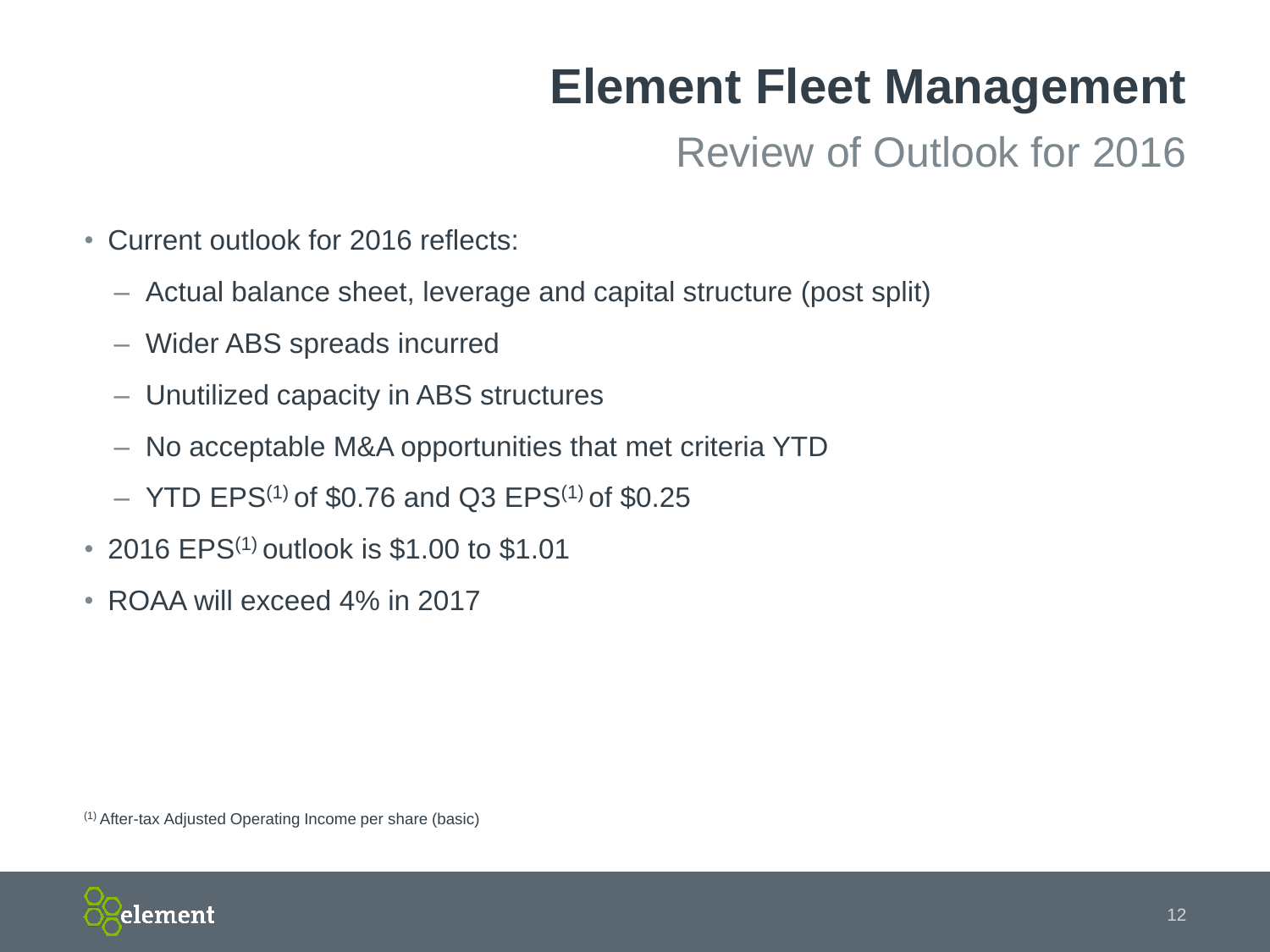### Medium Term Financial Objectives

### **Key Growth Drivers**

- Gains in market share through technology advances and scale advantages
- Deeper penetration of service offerings to existing clients
- Expansion of service offerings through technology
- Secure self-funded and self-managed fleets with value-added services
- Acquisitions and scaling of proven service businesses
- Optimize balance sheet, cost of capital and leverage

|                                   | <b>Target</b> |
|-----------------------------------|---------------|
| Organic EPS <sup>(1)</sup> Growth | $8 - 10\%$    |
| <b>ROAA</b>                       | $4%+$         |
| <b>Tangible Leverage</b>          | $\sim$ 7.5x   |
| <b>ROTE</b>                       | $22%+$        |

*Tuck-in acquisitions to add incremental 2% to 3% EPS growth*

(1) After-tax Adjusted Operating Income per share (basic)

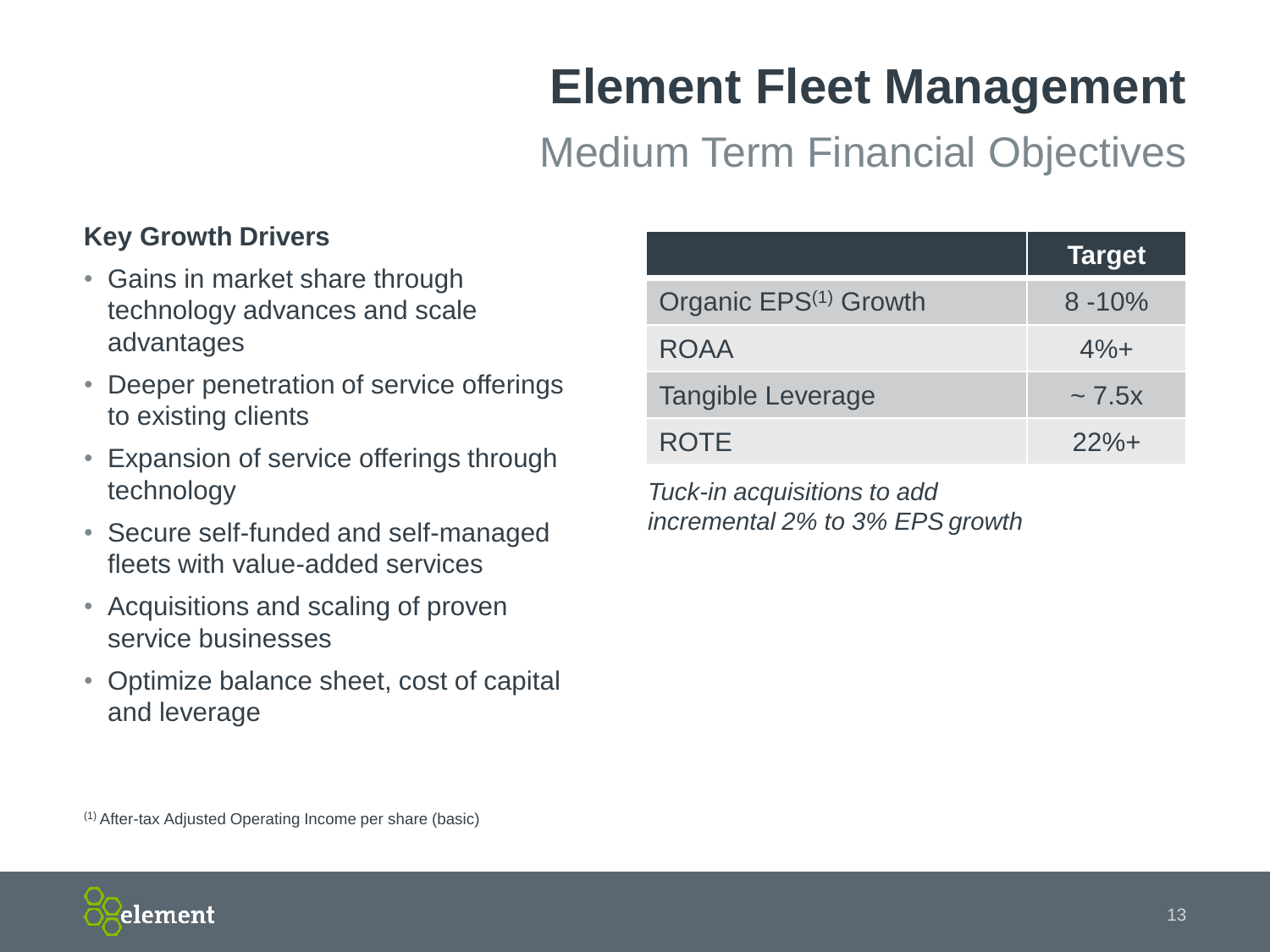## Prudent Manager of Capital

- Credit ratings upgraded to A-/BBB+
- Excess capital capacity available to execute plan
- Leverage of 7.7:1 post split
- Generates significant surplus cash and capital in excess of that required to fund growth in Net Earning Assets
- Affirmed the current dividend of \$0.10 per common share (annually)
- Return of capital options, including dividend increase to be a 2016 year-end decision as part of the Board of Directors 2017 planning process